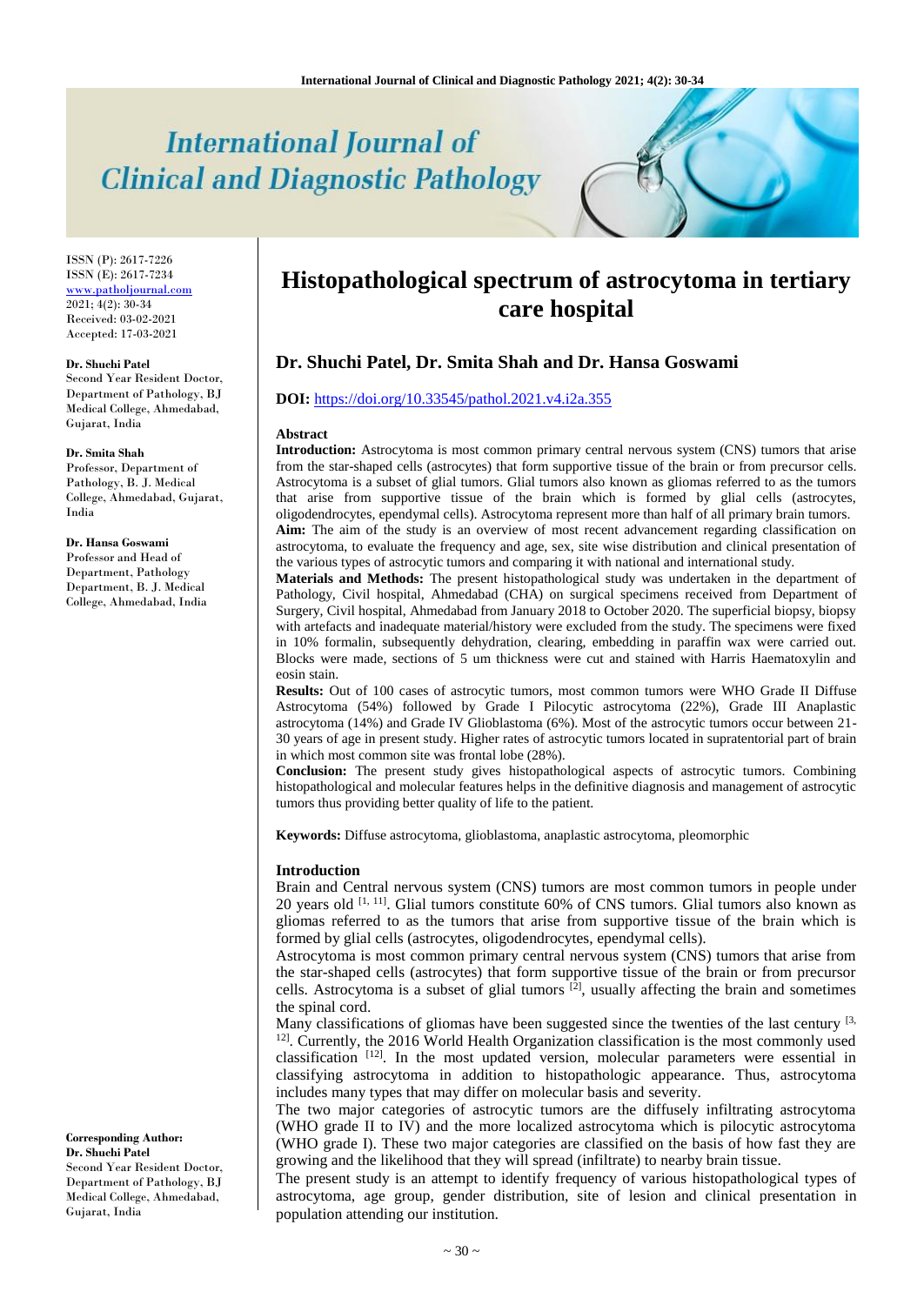# **Materials and Methods**

The present histopathological study was undertaken in the Department of Pathology, Civil hospital, Ahmedabad on surgical specimens received from Department of Surgery, Civil hospital, Ahmedabad from January 2018 to October 2020. The materials were collected in the form of biopsy and resected specimens of Central Nervous System (CNS) along with the clinical profile of the patient with supportive investigations. The superficial biopsy, biopsy with artefacts, inadequate material and inadequate data were excluded from the study. This was correlated with gross and histopathological examination of respective surgical specimen. For histopathological study, the specimens were fixed in 10% formalin, subsequently dehydration, clearing, embedding in paraffin wax were carried out. Blocks were made, sections of 5 um thickness were cut and stained with Harris Haematoxylin and eosin stain. Special staining like PAS, ZN etc. may be used wherever necessary.

The slides were examined under microscope and histopathological findings were noted. All cases were confirmed applying WHO classification (2016). The histopathological diagnosis was categorised as the 2016 WHO grading system of Central Nervous System on Astrocytoma. In addition to histology, molecular parameters were also included in the 2016 WHO classification of CNS tumors on astrocytoma. Since the molecular testing and cytogenetic studies are not available in our institution the diagnosis is reclassified as tumour NOS. The relative frequency of tumors, their site and distribution of age and sex were analysed.

## **Results**

The present study comprises histopathology of 100 Astrocytic lesions of Central Nervous System (CNS) studied in the Department of Pathology, Civil Hospital, Ahmedabad from January 2018 to October 2020.



# **Fig 1:** Age renge

| Age range | No of cases |
|-----------|-------------|
| $1 - 10$  |             |
| $11 - 20$ | 14          |
| $21 - 30$ | 28          |
| $31 - 40$ | 15          |
| $41 - 50$ | 22          |
| 51-60     |             |
| 61-70     |             |

# **Table 1:** Age range in population of astrocytic tumors

The patients age range 3 years to 65 years. The mean age was 33 years. Most cases belonged to 2nd decade of life followed by  $4<sup>th</sup>$  decade. Astrocytic tumors in paediatric age group  $( \leq 18$  years) were clinically diagnosed in 23 out of 100 cases. Of these 23 cases, 14 cases diagnosed to have Pilocytic astrocytoma.

**Table 2:** Distribution of astrocytic tumors according to gender

| Grade | <b>Type</b>                              | <b>Male</b>               | Female         | M: F   |  |
|-------|------------------------------------------|---------------------------|----------------|--------|--|
|       | Total cases                              | 11                        | 14             | 1:1.5  |  |
|       | Pilocytic Astrocytoma                    | 11                        | 11             |        |  |
|       | Subependymal giant cell astrocytoma      | $\theta$                  | 3              |        |  |
| П     | Total cases                              | 37                        | 17             |        |  |
|       | Diffuse Astrocytoma                      | 34                        | 16             | 2.62:1 |  |
|       | Gemistocytic diffuse astrocytoma<br>a)   | 7                         | $\overline{c}$ |        |  |
|       | Fibrillary diffuse astrocytoma<br>b)     | 15                        | 8              |        |  |
|       | <b>NOS</b><br>C                          | 12                        | 6              |        |  |
|       | Pleomorphic Xanthoastrocytoma            | 3                         |                |        |  |
| Ш     | Total cases                              | 9<br>6<br>1:1.1<br>5<br>9 |                |        |  |
|       | Anaplastic Astrocytoma                   |                           |                |        |  |
|       | Anaplastic Pleomorphic Xanthoastrocytoma | $\Omega$                  |                |        |  |
| IV    | Total cases                              | 3                         | 3              | 1:1    |  |
|       | Glioblastoma                             | 3                         | $\mathbf{3}$   |        |  |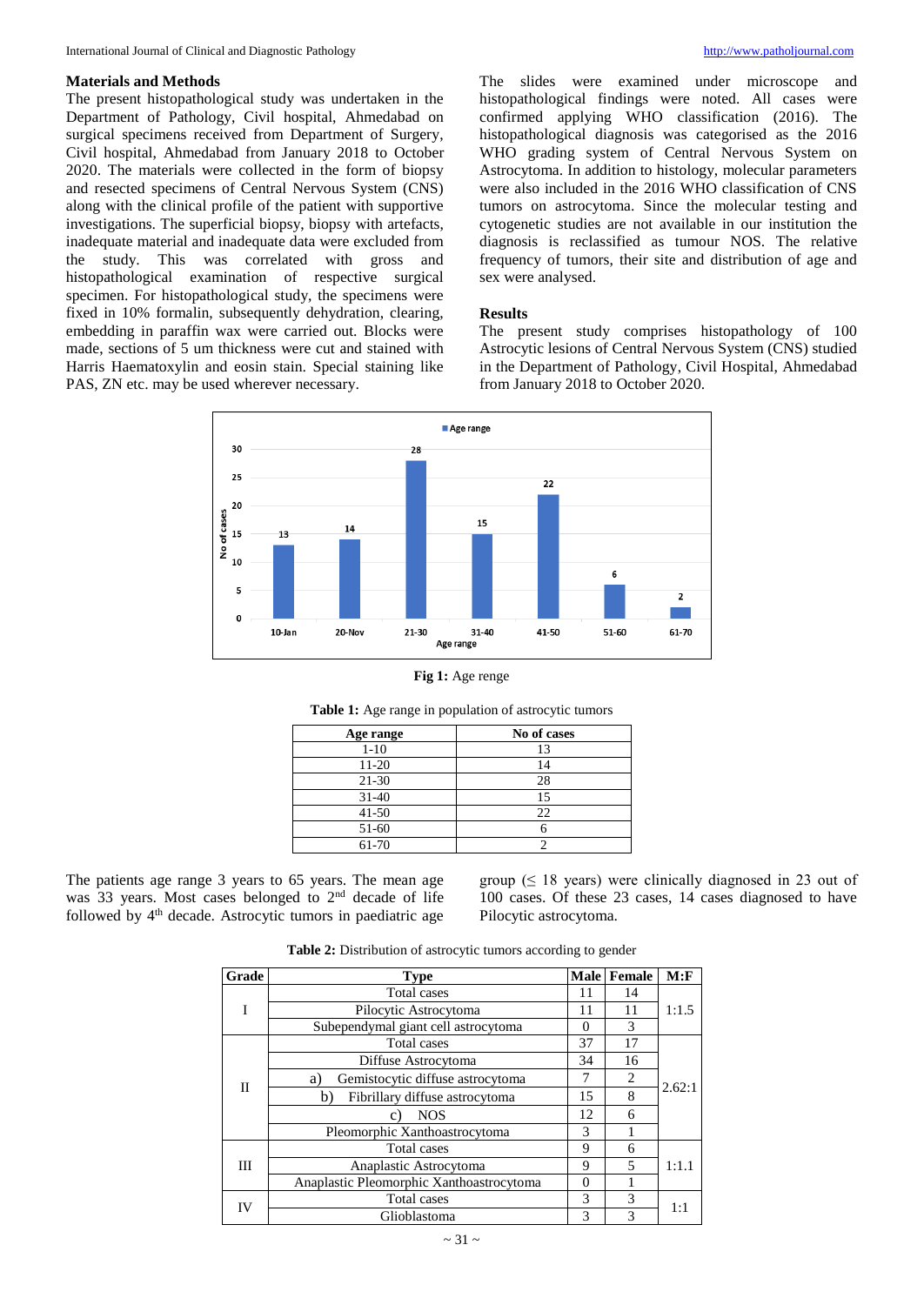Out of 100 cases, 60 (60%) were males and 40 (40%) were females. The study showed male preponderance for all astrocytic tumors with male to female ratio 1.5:1.



**Fig 2:** Show the co male preponderance

**Table 3:** Distribution of symptoms in astrocytic tumors

| <b>Symptoms</b>   | No of cases |
|-------------------|-------------|
| Headache          | 39          |
| Convulsion        | 28          |
| Weakness          | 12          |
| Giddiness         |             |
| Altered sensorium |             |
| Vomiting          |             |
| Other symptoms    |             |

In present study, most common presenting complaint in astrocytic tumors was headache which was present in 57 cases out of 100. Other symptoms in our study includes difficulty in walking, difficulty in swallowing, slurred speech and diminution of vision which was present in 8 cases out of 100.

|  |  |  |  | <b>Table 4:</b> Distribution according to location of astrocytic tumors |  |
|--|--|--|--|-------------------------------------------------------------------------|--|
|--|--|--|--|-------------------------------------------------------------------------|--|

| Grade              |                          | <b>Location</b>              |                  |  |
|--------------------|--------------------------|------------------------------|------------------|--|
|                    | <b>Types</b>             | SupratentorialInfratentorial |                  |  |
|                    | Pilocytic Astrocytoma    | 11                           | 11               |  |
|                    | Subependymal giant cell  | 3                            |                  |  |
|                    | astrocytoma              |                              |                  |  |
| Н                  | Diffuse Astrocytoma      |                              |                  |  |
|                    | Gemistocytic<br>a)       | 9                            | $\left( \right)$ |  |
|                    | diffuse astrocytoma      |                              |                  |  |
|                    | Fibrillary diffuse<br>b) | 20                           | 3                |  |
|                    | astrocytoma              |                              |                  |  |
|                    | <b>NOS</b><br>c)         | 16                           | 2                |  |
|                    | Pleomorphic              | 4                            | 0                |  |
|                    | Xanthoastrocytoma        |                              |                  |  |
| Ш                  | Anaplastic Astrocytoma   | 12                           | $\overline{c}$   |  |
|                    | Anaplastic Pleomorphic   | 1                            | 0                |  |
|                    | Xanthoastrocytoma        |                              |                  |  |
| IV                 | Glioblastoma             | 6                            | 0                |  |
| <b>Total Cases</b> |                          | 82                           | 18               |  |

Of all astrocytic tumour, 82% were of supratentorial origin and 18% were of infratentorial origin. In our study, Supratentorial site includes cerebrum, corpus callosum, insular region, thalamus, optic pathway, suprasellar region and Infratentorial site includes brain stem, spinal cord, cerebellum. Of all astrocytic tumors, most common location was frontal lobe (28%) of cerebrum.

| Table 5: Distribution of Various Astrocytic lesion according to |
|-----------------------------------------------------------------|
| WHO grading                                                     |

| Grade              |                                      | No. of | Percentage |  |
|--------------------|--------------------------------------|--------|------------|--|
|                    | <b>Types</b>                         | cases  | $($ %)     |  |
| T                  | Total cases                          | 25     | 25%        |  |
|                    | Pilocytic Astrocytoma                | 22     | 22%        |  |
|                    | Subependymal giant cell              | 3      |            |  |
|                    | astrocytoma                          |        | 3%         |  |
|                    | Total cases                          | 54     | 54%        |  |
| П                  | Diffuse Astrocytoma                  | 50     | 50%        |  |
|                    | Gemistocytic diffuse<br>a)           | 9      |            |  |
|                    | astrocytoma                          |        | 9%         |  |
|                    | Fibrillary diffuse astrocytoma<br>b) | 23     | 23%        |  |
|                    | <b>NOS</b><br>c)                     | 18     | 18%        |  |
|                    | Pleomorphic Xanthoastrocytoma        | 4      | 4%         |  |
| Ш                  | Total cases                          | 15     | 15%        |  |
|                    | Anaplastic Astrocytoma               | 14     | 14%        |  |
|                    | Anaplastic Pleomorphic               | 1      |            |  |
|                    | Xanthoastrocytoma                    |        | 1%         |  |
| IV                 | Total cases                          | 6      | 6%         |  |
|                    | Glioblastoma                         | 6      | 6%         |  |
| <b>Total Cases</b> |                                      | 100    | 100%       |  |

Amongst 100 cases, there were 25 (25%) cases of Grade I astrocytic tumors. Out of 54 cases of Grade II astrocytic tumors, diffuse astrocytoma constituted 50 (50%) cases and Pleomorphic Xanthoastrocytoma constituted 4 (4%). Total 15 cases of Grade III astrocytic tumors in which 14 (14%) were Anaplastic astrocytoma. Grade IV Glioblastoma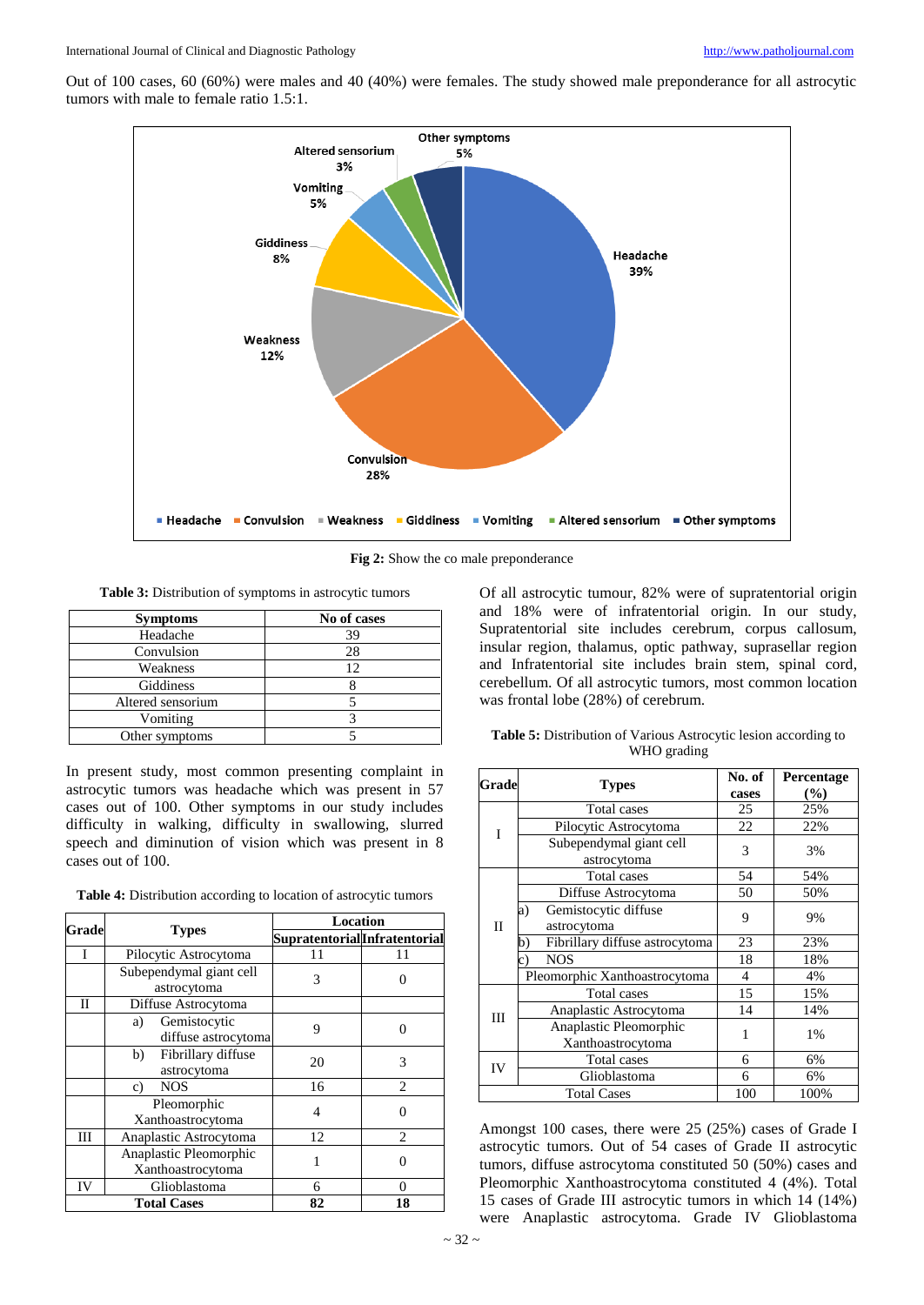constituted 6 (6%) cases out of 100 cases of astrocytic tumors. Diffuse astrocytoma (50%) were most common astrocytic tumors followed by Pilocytic astrocytoma (22%) and Anaplastic astrocytoma (14%).

# **Discussion**

Astrocytoma is a subset of glial tumors [2]. Glial tumors comprise 60% of the brain tumors. In present study, most common astrocytic tumour was diffuse astrocytoma (50%). Pilocytic astrocytoma comprises 22% of cases and Anaplastic astrocytoma comprises of 14% cases. Damir *et al* study had 19.9% of pilocytic astrocytoma and 18.2% of anaplastic astrocytoma cases [2].

In present study, most cases belonged to age group between 21-30 years followed by 41-50. Mean age at diagnosis in present study 33 years. Damir *et al*. had 35.4 years as mean age at diagnosis in their study  $[2]$ . The median age group of different histological subtypes of astrocytic tumors in this study was intermediate between those from international (CBTRUS) and national (NIMHANS) data  $[7, 8]$ . The median age group of pilocytic astrocytoma and glioblastoma were 13 years and 50 years respectively in present study compared to 12 years and 65 years respectively in CBTRUS and 14 years and 50 years in NIMHANS [7, 8].

Many studies showed that the incidence of astrocytic tumour was more in the male population than the female  $[2, 5-11]$ . In our study too, 60% of the cases were males and the rest were females.

In present study, 82% of astrocytic tumors were supratentorial origin and 18% were infratentorial origin. The most common site of tumors in present study was frontal lobe followed by temporal lobe of brain similar to CBTRUS study [7]. Temporal lobe followed by frontal lobe was common site of astrocytic tumors in Damir *et al* study [2] .

Grading of CNS tumors are based on 4 morphologic criteria: Cytological atypia, Mitotic activity, Microvascular proliferation and Necrosis.

Grade I astrocytoma include Pilocytic and subependymal giant cell astrocytoma, those are slow growing.

Pilocytic astrocytoma is most common in male children and adolescent. Most commonly occur in site of cerebellum and cerebral midline structure. Pilocytic astrocytoma is most commonly associated with Neurofibromatosis I. Subependymal giant cell astrocytoma most commonly associated with Tuberous Sclerosis and involves wall of lateral ventricle.



**Fig 3:** Pilocytic Astrocytoma: Spindle cells in a compacted fibrillary background with Rosenthal fiber



**Fig 4:** Subependymal giant cell astrocytoma: Large ganglion cell like nuclei with prominent nucleoli with pink glassy astrocyte like cytoplasm

Grade II astrocytoma include Diffuse astrocytoma and Pleomorphic xanthoastrocytoma in which grading according to cytological atypia.

Diffuse astrocytoma includes IDH mutant type, IDH wild type and NOS type. Diffuse astrocytoma IDH mutant type common in young male and in frontal lobe. Gemistocytic diffuse astrocytoma is variant of diffuse astrocytoma IDH mutant type and occur most commonly in adult male and in frontal and temporal lobes. Pleomorphic xanthoastrocytoma is rare and seen in children and young adults. Most commonly involving temporal lobe. Mitoses is  $\lt$  5 per 10 high power field in Pleomorphic xanthoastrocytoma.



**Fig 5:** Diffuse Astrocytoma: Neoplastic fibrillary astrocytic cells in a background of a loosely structured matrix



**Fig 6:** Pleomorphic astrocytoma: Large pleomorphic cells, spindle cells and lipidized cells.

Grade III astrocytoma include Anaplastic astrocytoma and Anaplastic pleomorphic xanthoastrocytoma with anaplasia